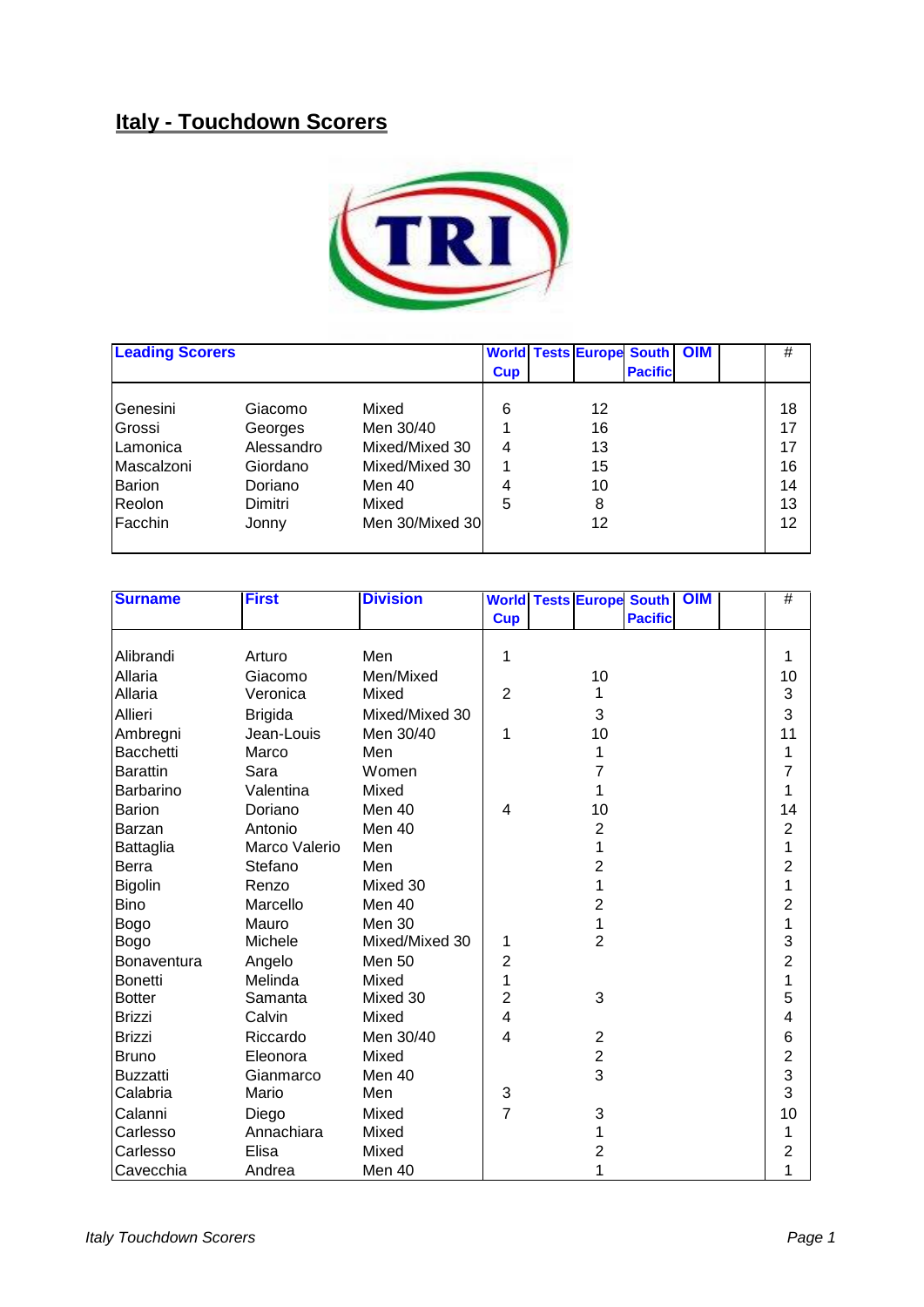| <b>Surname</b> | <b>First</b>          | <b>Division</b> |                         | <b>World Tests Europe South</b> |                | <b>OIM</b> | #                       |
|----------------|-----------------------|-----------------|-------------------------|---------------------------------|----------------|------------|-------------------------|
|                |                       |                 | <b>Cup</b>              |                                 | <b>Pacific</b> |            |                         |
| Cesca          | Tatiana               | Mix/Wom/Mix30   | 3                       | 5                               |                |            | 8                       |
| Cimarosti      | Caitlin               | Mixed           | 3                       |                                 |                |            | 3                       |
| Cirri          | Lorenzo               | Men 30          |                         | 1                               |                |            | 1                       |
| Ciullo         | Alfredo               | <b>Men 50</b>   | 1                       |                                 |                |            | 1                       |
| Colla          | Gary                  | Men 50          | 4                       |                                 |                |            | 4                       |
| Colnago        | Roberto               | Mixed           | $\overline{2}$          |                                 |                |            | 2                       |
| Colombo        | Federico              | Men             |                         | 1                               |                |            | 1                       |
| Colombo        | Marco                 | Men 40          |                         | $\overline{2}$                  |                |            | $\overline{2}$          |
| Colombo        | Nicolò                | Mixed           |                         | 2                               |                |            | $\overline{\mathbf{c}}$ |
| Colubriale     | Daniele               | Men             |                         | 1                               |                |            | 1                       |
| Corcetto       | Andrea                | Men             |                         |                                 |                |            | 1                       |
| Corsini        | Enrico                | Mixed           |                         |                                 |                |            | 1                       |
| Cortina        | Fabrizio              | Men 40          | $\overline{2}$          | 3                               |                |            | 5                       |
| Costanza       | Antonio               | Men             |                         | 1                               |                |            | 1                       |
| Dalpasso       | Michele               | Men 40          |                         | 6                               |                |            | 6                       |
| Di Stefano     | Jacopo                | Men             |                         |                                 |                |            | 1                       |
| Emmi           | Stefano               | Men 40          | 1                       | 4                               |                |            | 5                       |
| Esposito       | Mario                 | Men             | 4                       |                                 |                |            | 4                       |
| Facchin        | Jonny                 | Men 30/Mixed 30 |                         | 12                              |                |            | 12                      |
| Faiella        | Gianluigi             | Mixed 30        |                         | 3                               |                |            | 3                       |
| Farina         | Mauro                 | Mixed 30        |                         | 3                               |                |            | 3                       |
|                |                       |                 |                         |                                 |                |            | 1                       |
| Ferraro        | Joseph                | Men 50          | 1                       |                                 |                |            |                         |
| Ferro          | Alex                  | Mixed           | 1                       |                                 |                |            | 1                       |
| Ferro          | <b>Brooke</b>         | Mixed           | $\overline{\mathbf{4}}$ |                                 |                |            | 4                       |
| Franchin       | Alberta               | Mixed           |                         | 4                               |                |            | 4                       |
| Frigato        | Stefano               | Men 40          | 1                       |                                 |                |            | 1                       |
| Garcia         | Barbara Daniela Mixed |                 |                         | $\overline{2}$                  |                |            | $\overline{2}$          |
| Genesini       | Giacomo               | Mixed           | 6                       | 12                              |                |            | 18                      |
| Goirland       | Nathalie              | Mixed           |                         | 1                               |                |            | 1                       |
| Golinelli      | Andrea                | Mixed/Men       | 3                       | $\overline{2}$                  |                |            | 5                       |
| Grossi         | Georges               | Men 30/40       | 1                       | 16                              |                |            | 17                      |
| Gumierato      | Mauro                 | Mixed           | 3                       | 3                               |                |            | 6                       |
| Hamilton       | Sam                   | Mixed           |                         | 3                               |                |            | 3                       |
| lannella       | Antonio               | <b>Men 50</b>   | 1                       |                                 |                |            | 1                       |
| Jensen         | Martin                | Mixed/Mixed 30  | 6                       | 5                               |                |            | 11                      |
| Kay            | James                 | Mixed           | 1                       | 2                               |                |            | 3                       |
| Kingi          | Dion                  | Mixed 30        | 6                       |                                 |                |            | 6                       |
| Lamon          | Giovanna              | Women           |                         | 3                               |                |            | 3                       |
| Lamonica       | Alessandro            | Mixed/Mixed 30  | 4                       | 13                              |                |            | 17                      |
| Lancuba        | Joseph                | <b>Men 50</b>   | 8                       |                                 |                |            | 8                       |
| Lauretti       | Robert                | <b>Men 50</b>   | 1                       |                                 |                |            | 1                       |
| Laurino        | Vincenzo              | Men             |                         | $\overline{2}$                  |                |            | $\overline{c}$          |
| Leonardi       | Mark                  | Men             | 3                       |                                 |                |            | 3                       |
| Lorenzi        | Chiara                | Women           |                         | 1                               |                |            | 1                       |
| Lucchin        | Marco                 | Men 40          | $\overline{2}$          | 7                               |                |            | $\boldsymbol{9}$        |
| Maggi          | Diego                 | Men 30          |                         | 1                               |                |            | 1                       |
| Maggi          | Francesco             | Mixed           |                         | 2                               |                |            | $\overline{c}$          |
| Mannix         | Douglas               | Mixed           |                         | $\overline{7}$                  |                |            | 7                       |
| Manzone        | Emanuele              | Mixed           |                         | $\overline{c}$                  |                |            | $\overline{c}$          |
| Marocco        | Francesca             | Mixed           |                         | 3                               |                |            | 3                       |
| Martin         | Stephanie             | Mixed           |                         | 1                               |                |            | 1                       |
| Martin         | Vincent               | Mixed           |                         | 6                               |                |            | 6                       |
| Martinelli     | Fabrice               | Men 30/40       | $\overline{c}$          | 5                               |                |            | $\overline{7}$          |
| Mascalzoni     | Giordano              | Mixed/Mixed 30  | 1                       | 15                              |                |            | 16                      |
| Matonti        | Danilo                | Mixed 30        |                         | $\overline{4}$                  |                |            | 4                       |